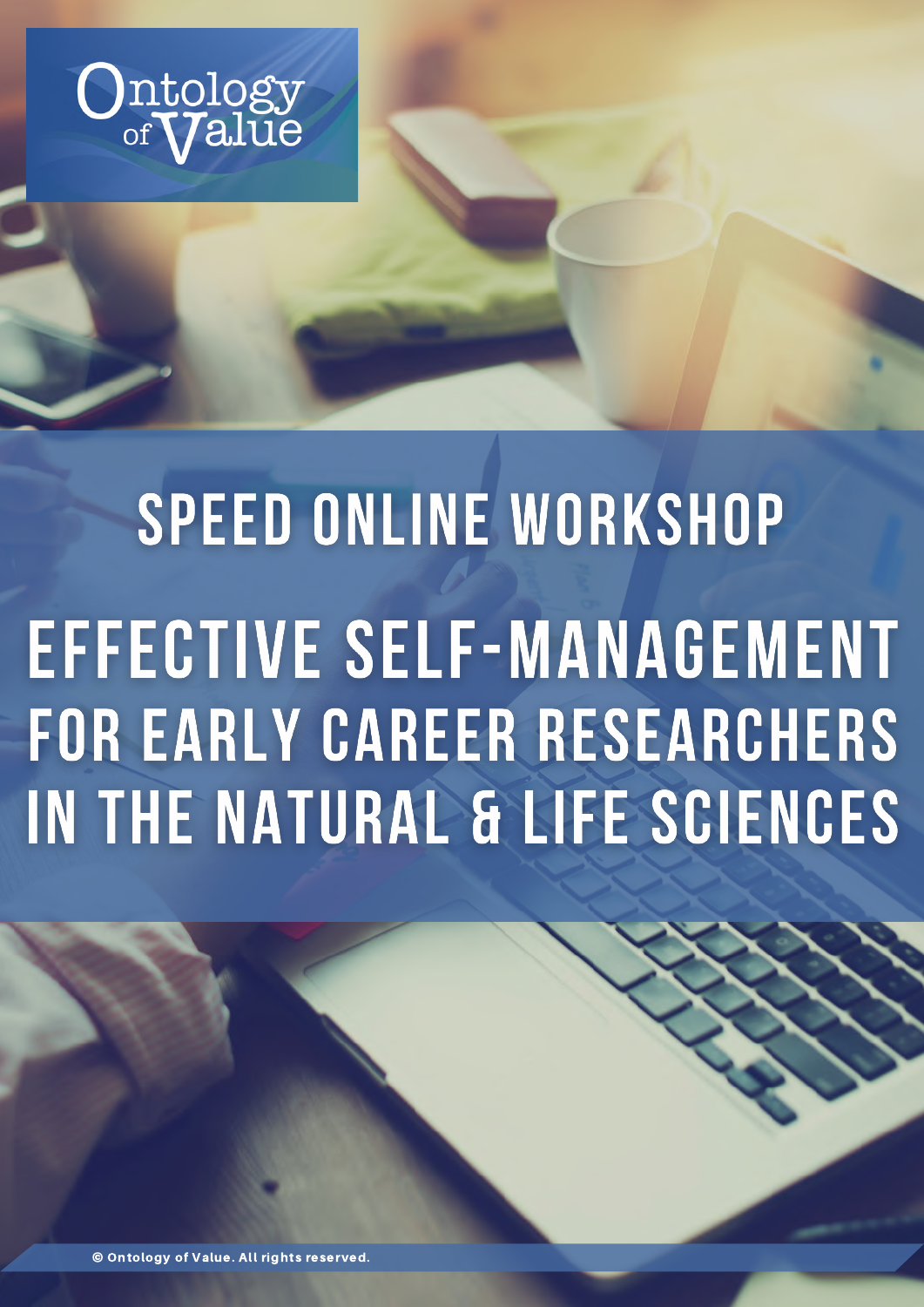### CONTENT

#### **> OUR WHY**

Early career researchers in various disciplines face similar challenges, related to fierce competition and constantly changing landscape of their research fields. Especially in the economical climate of today, they can feel overwhelmed and insecure about their future.

We help early-career researchers become more self-aware, gain control over their research careers, mitigate detrimental, extenuating factors that can cause leverage in pressure and stress levels, and become skilled self-navigators, both in academia and beyond.

#### > SYLLABUS

This workshop for PhDs and postdoctoral researchers is an intensive and entertaining group training focused on learning every day self-management actions one can take in order to increase productivity, avoid bottlenecks in the projects and in careers, gradually increase the overall work satisfaction, prevent mental health issues, and positively influence career opportunities in the long run. The workshop is highly interactive, dynamic, and contains quizzes and live discussion with the audience.

The materials is composed of the following modules:

**1. Goal Setting and Creating One's Own Opportunities**. How to properly set long-term goals and what are the common pitfalls associated with defining career goals? A dream or a bucket list?

**2. Managing Your Time Optimally.** On classic techniques that have been helping professionals across the board in self-management over the last few decades.

**3. Recognizing and Addressing Bottlenecks in Your Projects.** More often then not, research projects contain bottlenecks that can affect your career if not faced early. How to detect and tackle them?

**4. How To Take Care of Yourself and Create a Positive Spin Around You.** How to keep positive regardless of the situation?

**5. Networking and Building Long-lasting Bonds.** Your social capital is one of the fundaments of your (research) career! How to build it?

**6. Finding The Right Mentors (and Mentees!).** Building a research career without dedicated mentors is almost impossible, and certainly not fun. How to find the right mentors and build a long-term relation?

**7. Opening to Opportunities Outside of Academia and Building Career Portfolio Competitive in the open Job Market.** Today, careers outside of academia are not plan B anymore - it is better to start thinking about building your competencies early on!



© Ontology of Value. All rights reserved.

Contact: **[ontologyofvalue.com](http://ontologyofvalue.com/)</u>**, email: info@ontologyofvalue.com, tel: +31 685 444 840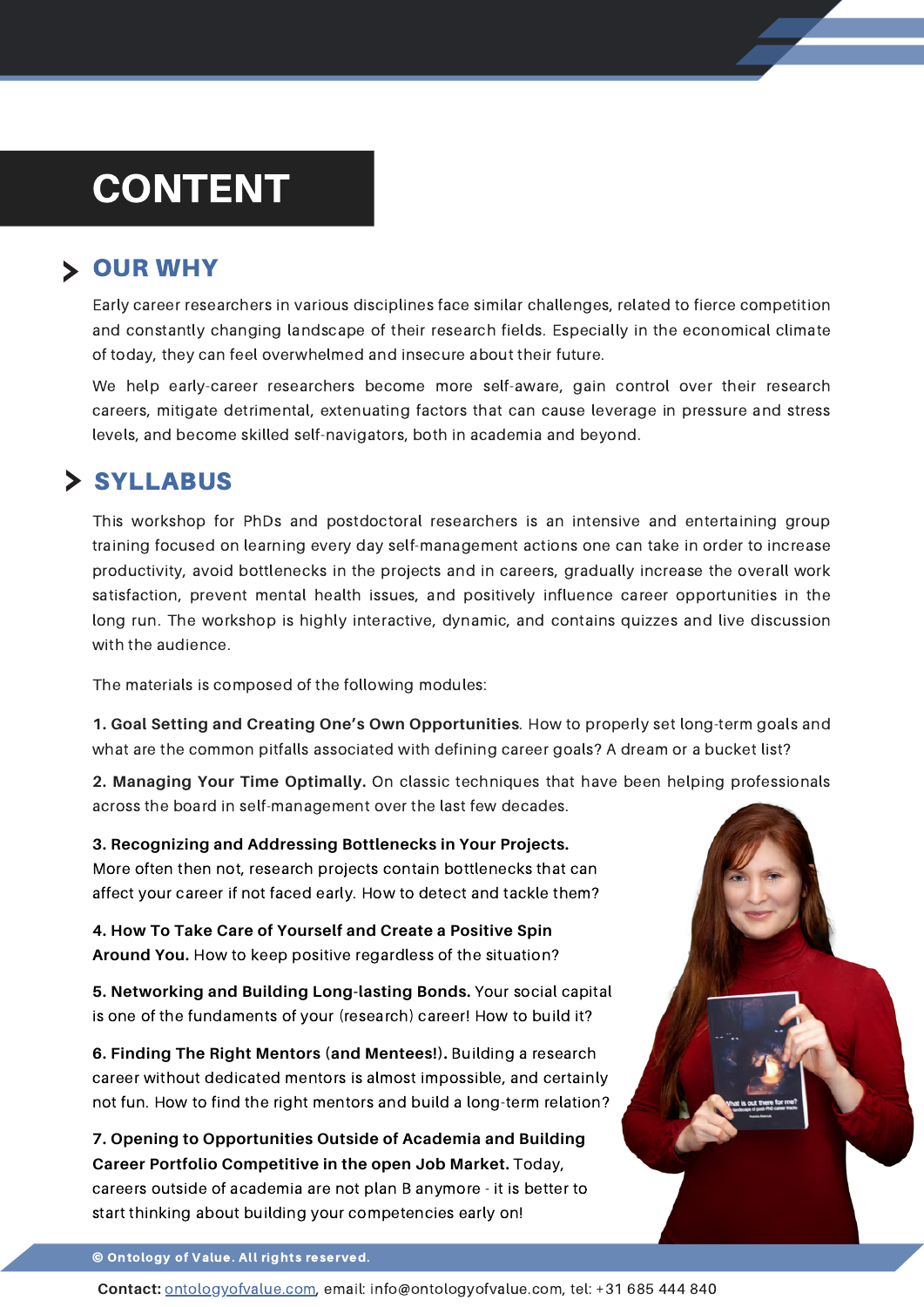### DETAILS

#### LEARNING GOALS

We aim to:

- $\;\dot{\;}$  Help the participants determine the optimal strategy for setting long-term career goals,
- Teach the participants the S.M.A.R.T. strategy for setting short-term goals,
- Teach the participants classic strategies for better time-management,
	- Help the participants recognize red flags in their projects and activate an early alarm- and troubleshooting system,
- Help the participants avoid mental health problems and keep positive in every situation,
- Help the participants build their social capital throughout the research career, to maximize the future impact on their careers. Horizontal vs vertical networking. Networking vs netweaving,
- Help the participants choose the right mentors and develop a banter with them,
- Build a competitive set of professional skills and open doors throughout research career,
- Entertain the participants with a brief self-discovery exercise,
- Answer all the questions related to the post-PhD job market for PhDs.

#### AGENDA (FULL VERSION)



It is also possible to order custom-length shorter version of the workshop (details below).

© Ontology of Value. All rights reserved.

**Contact:** [ontologyofvalue.com](http://ontologyofvalue.com/), email: info@ontologyofvalue.com, tel: +31 685 444 840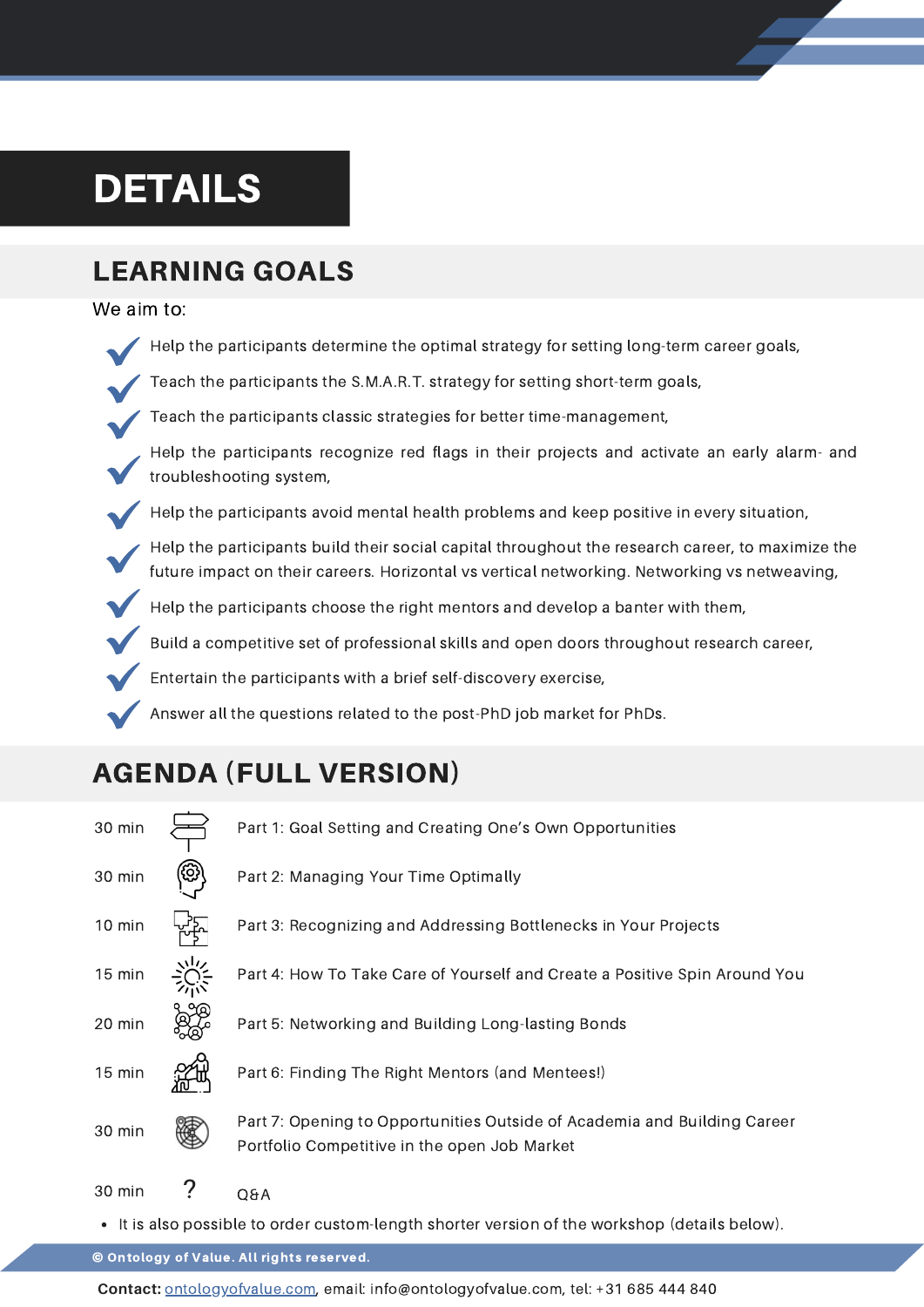### FULL VS SHORT VERSION

| Short Version (60 -- 90 min)                                                                                                                                                                                                                                                                                                                                                                                                                                                                                                                                                                                                                                                                                                                                                                                                       | <b>Full Version (120 -- 180 min)</b>                                                                                                                                                                                                                                                                                                                                                                                                                                                                                                                                                                                                                                                                                                                                                                                                                                                                                                                                                                                                                                                                                                                                                                                                                                                                                                                                          |  |
|------------------------------------------------------------------------------------------------------------------------------------------------------------------------------------------------------------------------------------------------------------------------------------------------------------------------------------------------------------------------------------------------------------------------------------------------------------------------------------------------------------------------------------------------------------------------------------------------------------------------------------------------------------------------------------------------------------------------------------------------------------------------------------------------------------------------------------|-------------------------------------------------------------------------------------------------------------------------------------------------------------------------------------------------------------------------------------------------------------------------------------------------------------------------------------------------------------------------------------------------------------------------------------------------------------------------------------------------------------------------------------------------------------------------------------------------------------------------------------------------------------------------------------------------------------------------------------------------------------------------------------------------------------------------------------------------------------------------------------------------------------------------------------------------------------------------------------------------------------------------------------------------------------------------------------------------------------------------------------------------------------------------------------------------------------------------------------------------------------------------------------------------------------------------------------------------------------------------------|--|
| 1. Managing Your Time Optimally. On<br>classic techniques that have been helping<br>professionals across the board in self-<br>management over the last few decades.<br>2. Networking and Building Long-lasting<br>Bonds. Your social capital is one of the<br>fundaments of your (research) career! How<br>to build it?<br>3. Finding The Right Mentors (and<br>Mentees!). Building a research career<br>without dedicated mentors is almost<br>impossible, and certainly not fun. How to<br>find the right mentors and build a long-<br>term relation?<br>4. Opening to Opportunities Outside of<br>Academia and Building Career Portfolio<br>Competitive in the open Job Market. Today,<br>careers outside of academia are not plan B<br>anymore - it is better to start thinking<br>about building your competencies early on! | 1. Goal Setting and Creating One's Own Opportunities. How<br>to properly set long-term goals and what are the common<br>pitfalls associated with defining career goals? A dream or a<br>bucket list?<br>2. Managing Your Time Optimally. On classic techniques<br>that have been helping professionals across the board in<br>self-management over the last few decades.<br>3. Recognizing and Addressing Bottlenecks in Your Projects.<br>More often then not, research projects contain bottlenecks<br>that can affect your career if not faced early. How to detect<br>and tackle them?<br>4. How To Take Care of Yourself and Create a Positive Spin<br>Around You. How to keep positive regardless of the<br>situation?<br>5. Networking and Building Long-lasting Bonds. Your social<br>capital is one of the fundaments of your (research) career!<br>How to build it?<br>6. Finding The Right Mentors (and Mentees!). Building a<br>research career without dedicated mentors is almost<br>impossible, and certainly not fun. How to find the right<br>mentors and build a long-term relation?<br>7. Opening to Opportunities Outside of Academia and<br>Building Career Portfolio Competitive in the open Job<br>Market. Today, careers outside of academia are not plan B<br>anymore - it is better to start thinking about building your<br>competencies early on! |  |

### DISCLAIMER

While ordering this workshop, you acquire the live, interactive presentation followed by a Q&A session.

The lecture material belongs to the Intellectual Property of Ontology of Value. Therefore, the session **should not** be recorded and disseminated as a video.

However, we are interested in long-lasting collaborations and leasing the rights to record and broadcast our workshops. Such collaboration should be arranged in an individual, custom agreement.

© Ontology of Value. All rights reserved.

**Contact:** [ontologyofvalue.com](http://ontologyofvalue.com/), email: info@ontologyofvalue.com, tel: +31 685 444 840